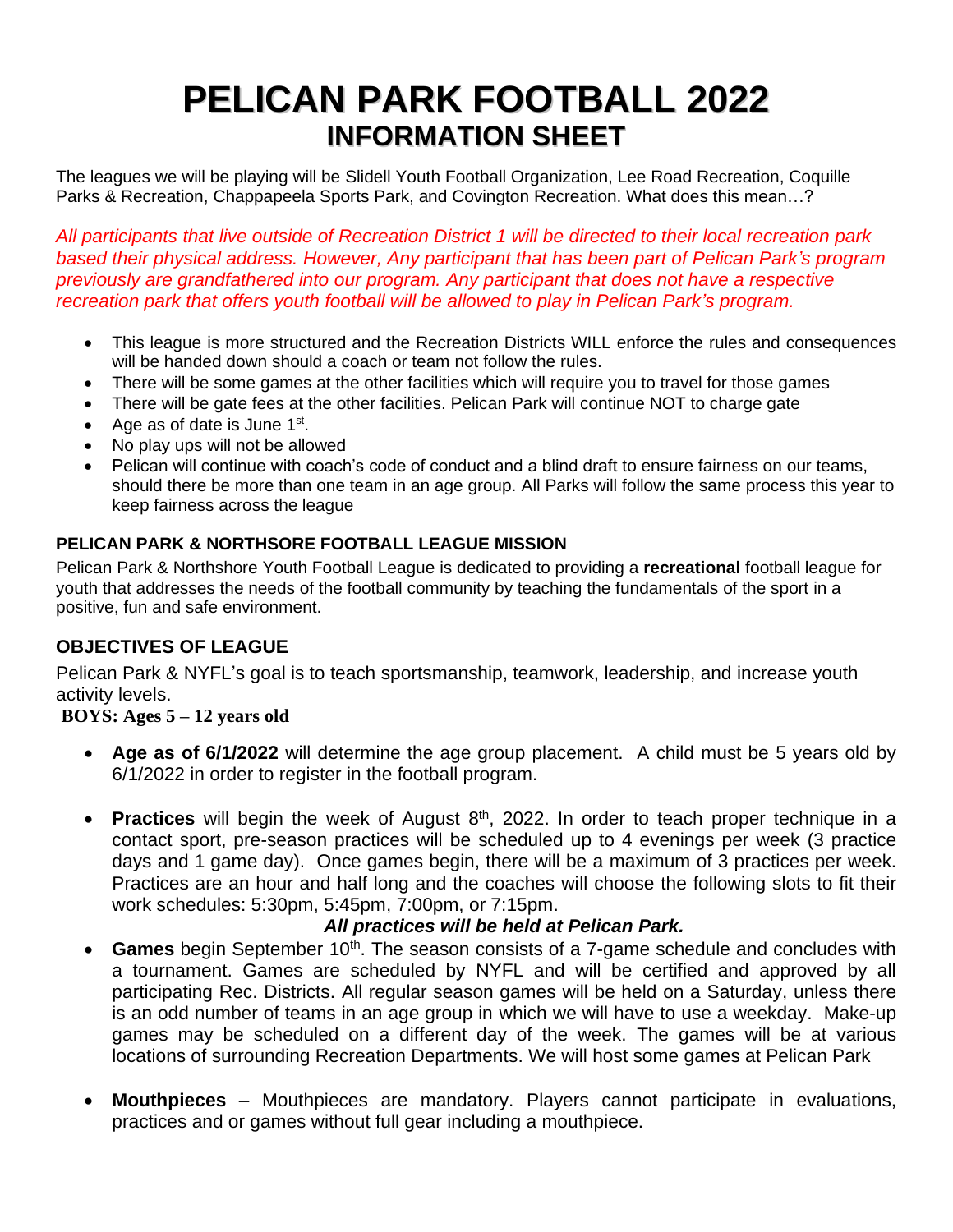• **Registration Fees** cover the cost of a game jersey, a pair of socks, helmet decals, secondary medical insurance, officials and awards. **IT DOES NOT INCLUDE THE COST** of a helmet, pads, cleats or pants. Please contact your local sporting goods store for information regarding equipment. An estimated purchase cost for all equipment is between \$150.00 - \$200.00 depending on the store and the quality of equipment. *Please do not invest in purchasing equipment until we know there is enough players to have a team (18-20 players).*

5-6 year olds: \$95.00 in-district ; \$145 out-of-district 7-12 year olds: \$105.00 in-district ; \$155 out-of-district

# **2022 FOOTBALL EVALUATION INFORMATION AND SCHEDULE**

Evaluations will only be done should there be enough players registered to have 2 or more teams in an age group. This will be determined after registration. The following will apply should there be an age group with more than one team:

- All players need to be evaluated.
- **Players must attend one of the two evaluations offered**.
- Players must come to evaluations dressed in full gear, which is shoulder pads, helmet with mouthpiece, leg pads, and rubber cleats.
- It is strongly suggested that the players bring a water bottle.
- **If your child does not attend one of the evaluations then they will not be allowed to play a skilled position.**
- All participants must be at the Park by the start time in order to complete the full evaluation. The times of the evaluation will be announced after registration, in case there is more than one age group with multiple teams.

#### *The location of the evaluations will be on the Grey 2 field*

*Evaluation will be offered only if there is enough to make 2 or more teams … on the following days so please mark your calendars. Remember, the times will be determined after registration.* 

> **Monday, July 25th, 2022 Tuesday, July 26th, 2022**

The evaluation will take 1 to 1  $\frac{1}{2}$  hours to complete

*IN THE EVENT AN EVALUATION DATE IS CANCELLED DUE TO WEATHER, THE EVALUATION MAY BE RESCHEDULED ON THE NEXT OPEN DATE.*

## *TENTATIVE*  **2022 FOOTBALL PLAYER/PARENT SEASON KICKOFF ORIENTATION**

Pelican Park and the Football Advisory Board will be having their annual Football Season Pep Rally. This will be a formal gathering of all the coaches, parents and players in an age group where the teams are announced and players are introduced.

At the celebration, the parents and players will have the opportunity to hear all the new exciting things happening in the Football program and the new league we have partnered with, Northshore Youth Football League.